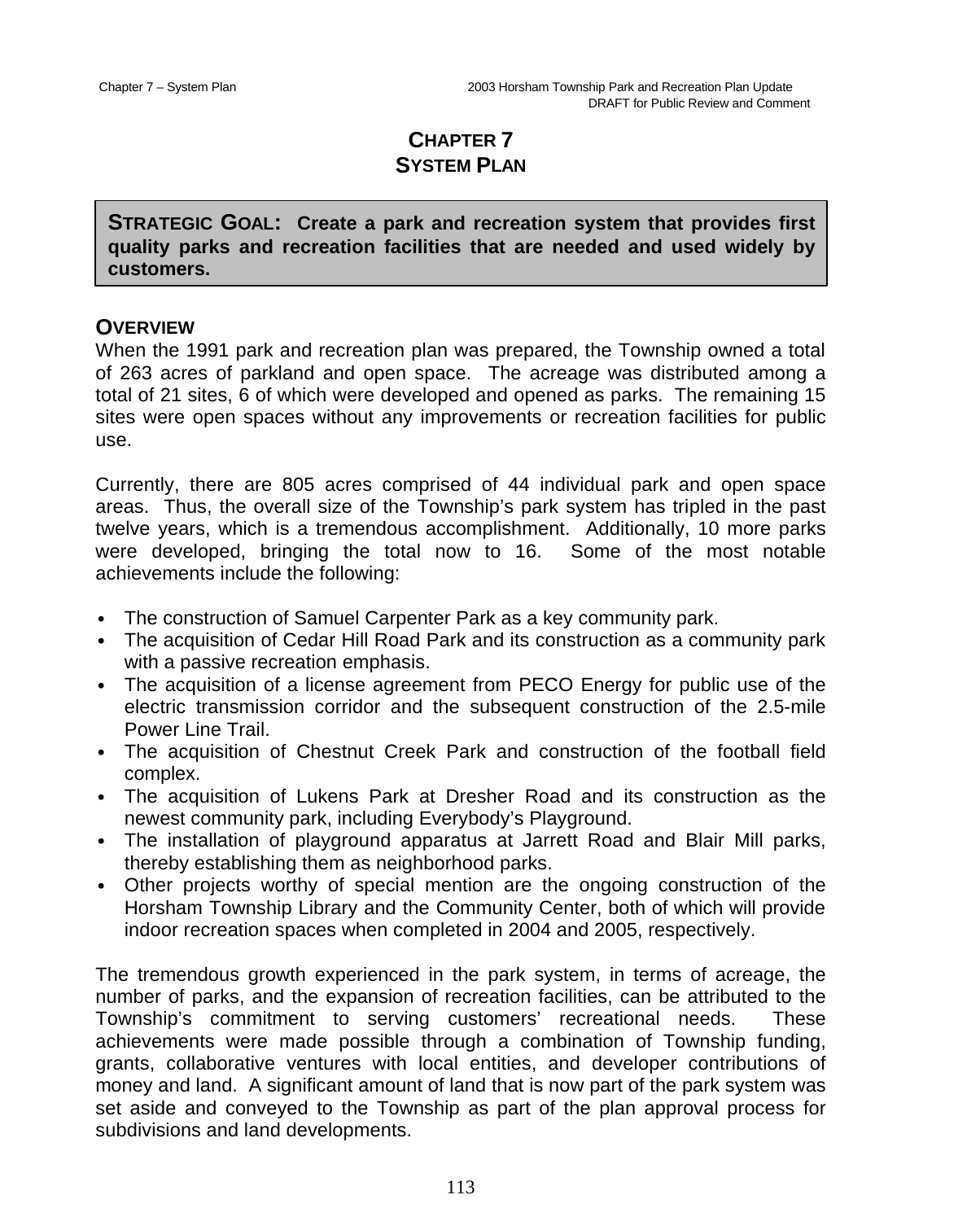Despite the progress that has been made, still more needs to be done to better meet customers' expectations. This chapter recommends actions that the Township should take to achieve the above-referenced strategic goal. The actions are focused on ensuring that an adequate supply of parkland and a diversity of recreation facilities will be appropriately located and as accessible as practical to all customers.

**ROLE AND RESPONSIBILITY:** Work with others and seek partnerships to acquire and develop the park system.

#### **Recommendations**

1. The provision of parks and recreation facilities should be a joint venture, whereby the Township and the community at large, including all providers of recreation, assume shared responsibilities for acquisition and development. Two prime examples of successful partnerships that have resulted in essential park system enhancements in the township are the construction of Everybody's Playground in conjunction with the Horsham Rotary Club and the construction of the football field complex at Chestnut Creek Park with help from the Horsham Hawks Football and Cheerleading Association.

Because of limitations of finances, staff, and other resources, it is prudent to rely on entities that have a vested interest in utilizing the municipal park system to help expand it. It is recommended that the Township encourage continued cooperation with community-based organizations to leverage public dollars and to make park projects more cost-effective. Cooperation and joint funding should be pursued.

**ROLE AND RESPONSIBILITY:** Coordinate facility planning with customers, community-based providers, and other public agencies.

## **Recommendations**

- 2. The Township should involve customers throughout the planning process for park system expansions and improvements. Because parks and recreation facilities are provided for customers' use and enjoyment, it is important to be sure that decision-makers take into account their recreation needs and priorities. Recreation surveys should be conducted on a regular basis as an invaluable tool to monitor local preferences.
- 3. A means of logging in, documenting, and responding to general public comments relative to the overall development of the park system should be established. Information gathered might help to identify certain deficiencies that warrant action or management issues that should be addressed internally to relieve customers' concerns.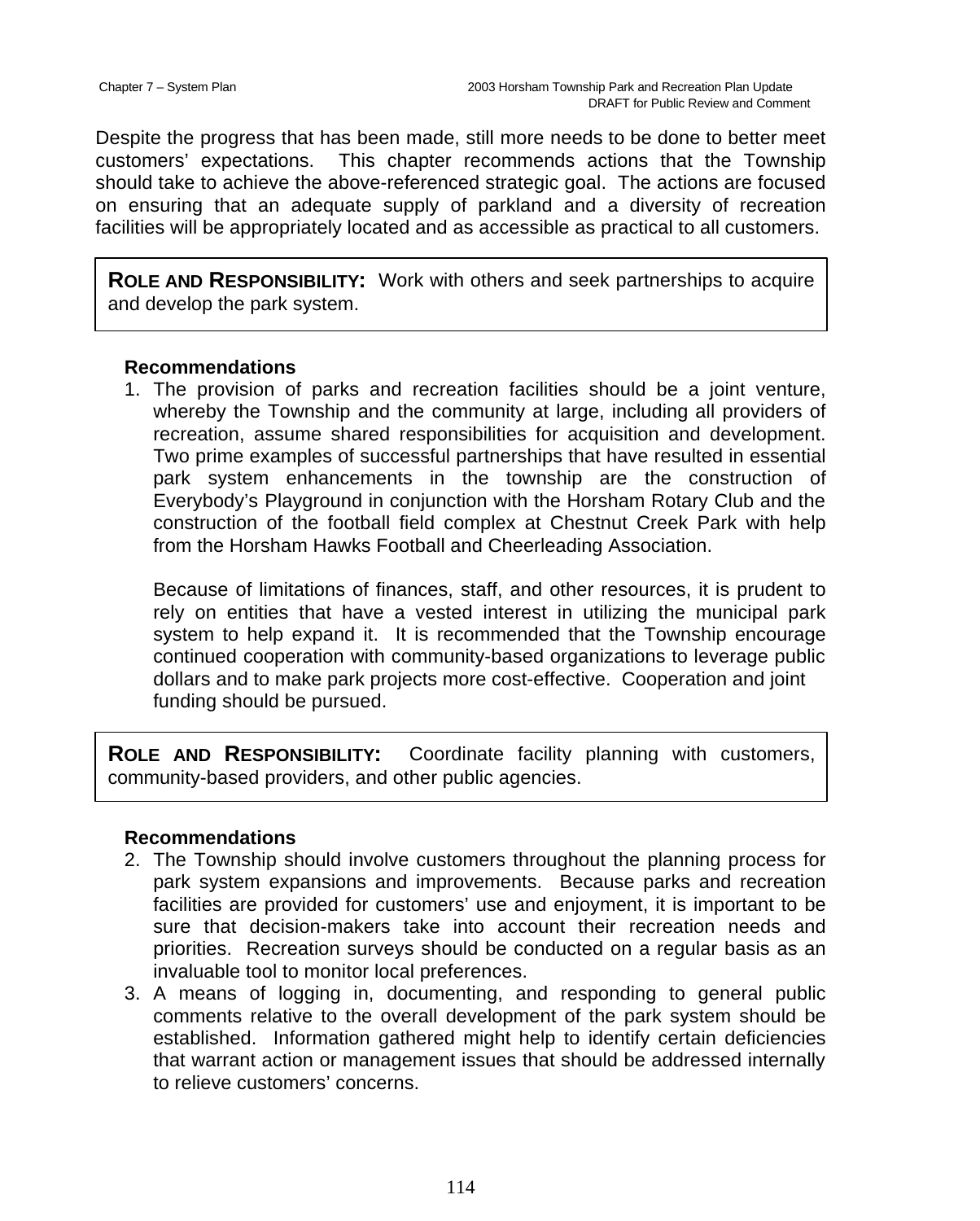**ROLE AND RESPONSIBILITY:** Work with the Hatboro-Horsham School District to maintain or expand the availability of school facilities for public use.

## **Recommendations**

4. For park planning purposes, public schools should continue to serve as recreation resources close to customers' homes. Some communities and school districts have entered into written cooperative agreements whereby school facilities are formally "opened" to residents. A pattern of resident school use is particularly well suited to Horsham Township, and this practice is already well established.

The Township should consider securing a commitment guaranteeing customer access to Hatboro-Horsham School District properties. The formal written agreement should specify how the Township and School District agree to make their indoor and outdoor facilities and grounds available for mutual benefit and use. However, it should be noted that restrictions must remain on the times that facilities at schools can provide a benefit to the general public. For example, school grounds should be available for spontaneous use only when school is not in session or when there are no school-scheduled activities taking place.

5. Participate in the planning for new school development and expansions to insure maximum community recreation utility in the design of playgrounds, sports fields, community rooms, gymnasiums, and the like

**ROLE AND RESPONSIBILITY:** Provide a reasonably equitable distribution of community and neighborhood parks.

# **Recommendations (refer to Figure 49 located in the rear pocket of this plan)**

- 6. COMMUNITY PARK Although the township is well served by community parks, one site has been targeted for potential acquisition as a communitywide park resource if the property is placed for sale on the open market or is in jeopardy of being converted to a non-open space land use:
	- $P9$  The Horsham Valley Golf Club is an 18-hole public golf course spread out over approximately 66 acres. The site is a visual and recreational amenity in the community that also abuts Kohler Park, one of the Township's community parks. Acquisition of the golf course and its operation as a municipal facility is contemplated only as a means to ensure preservation of this open space landmark and only if it could be financially self-sustaining. It is further recommended that a study examining the feasibility of such an undertaking be prepared if and when the Township eventually takes action on this proposal.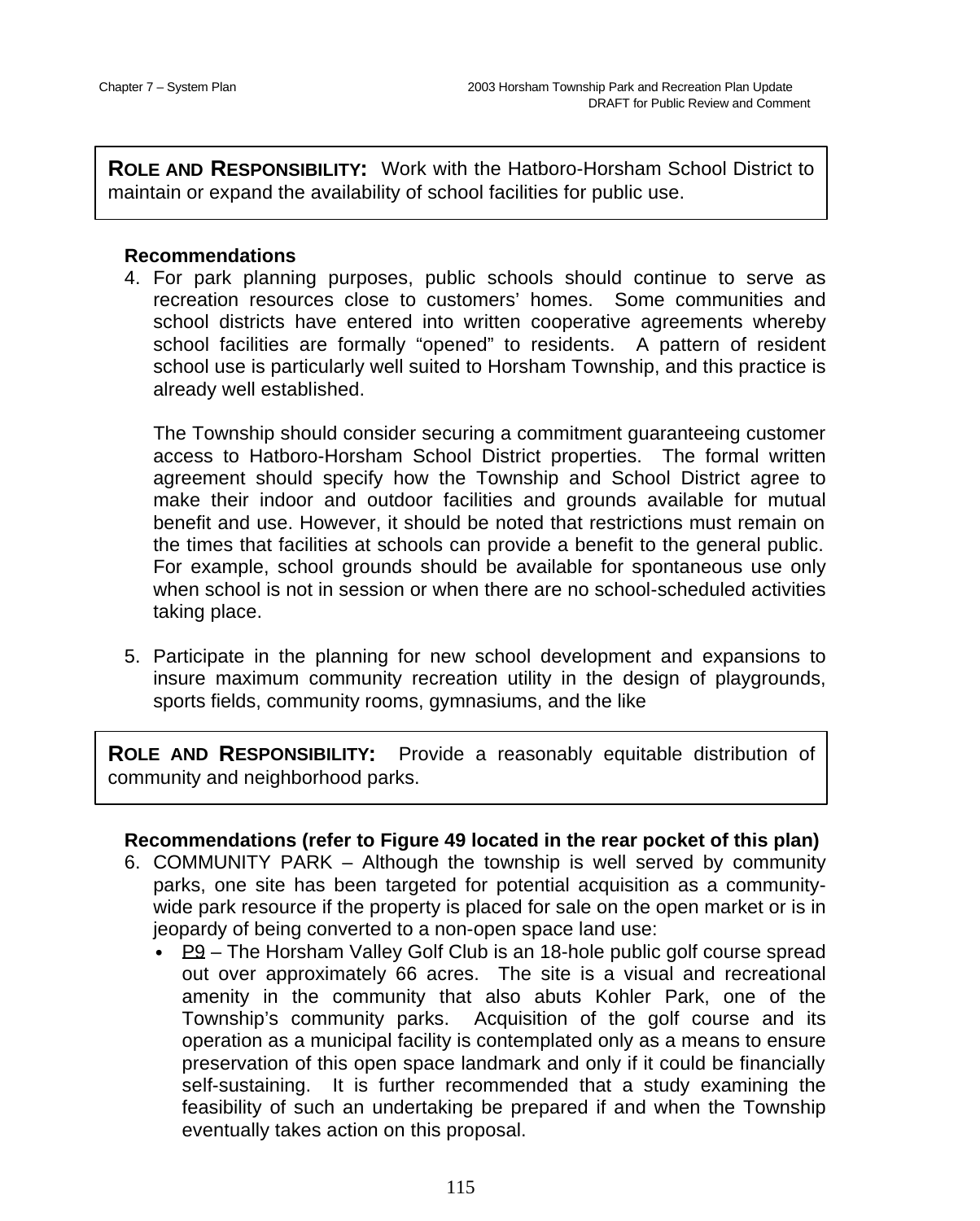Another significant feature of this property is that the PECO Energy corridor through which the Power Line Trail passes is currently partly occupied by the golf course, thereby impeding the westward extension of the trail past Babylon Road. If the Township were to acquire the property, the trail could probably be accommodated along the perimeter of the course.

- 7. COMMUNITY PARK EXPANSION Two properties are targeted for preservation to enlarge and enhance an existing community park:
	- $P3$  The 19-acre Singer Property is immediately adjacent to the eastern boundary of Cedar Hill Road Park. The site is partially wooded, generally level, with limited access potential from Grindleton Lane. This property could "square out" the park and expand recreation opportunity.
	- $P4$  The Limekiln Simmons Elementary School site has frontage to both Limekiln Pike and Grindleton Lane. The old school building is currently leased for day care use and other tenants. Outdoor facilities include one basketball court, baseball/soccer field, and multi-purpose paved area. Indoor facilities include a library, multi-purpose room, fourteen regular classrooms, gym/lunchroom, and one art room. This property could serve as a day care and cultural center connected to the Cedar Hill Road Park if an access easement or all or a portion of the aforementioned Singer Property were acquired at the end of Grindleton Lane.
- 8. NEIGHBORHOOD PARKS There are not enough strategically located neighborhood parks to ensure that all geographic areas of the community are served. Therefore, the provision of one or more additional neighborhood parks is recommended:
	- Chestnut Creek Park currently functions only as a community park because of the limited variety of recreation facilities. However, this 64.6–acre site has the potential to serve a dual purpose, functioning also as a neighborhood park, which would provide enhanced coverage for the northern corner of the township. It is recommended that neighborhoodlevel facilities be constructed here to take advantage of this Township resource.
	- Although not currently owned by the Township, three additional sites have been identified as potential locations for future neighborhood parks, should opportunities arise to acquire all or part of them:
		- $\circ$  P5 This approximate 20-acre site owned by the Lakeside Youth Service was previously recommended as a park in the 1991 plan, but demand for parkland in Customer Service Area A has not yet warranted its acquisition. The land lends itself as a suitable location for a neighborhood park with fairly level open fields and woodlands. The land is also strategically located along a proposed trail. Although the need to establish a public recreation area here is not acute at this time, it is recommended that the Township consider this opportunity, particularly if residential development continues in this locale.
		- $\circ$  P10 In Customer Service Area D, this 9-acre open space owned by Willow Grove Bank (former Braccia Property) is mostly surrounded by existing development. Open space is at a premium in this fairly densely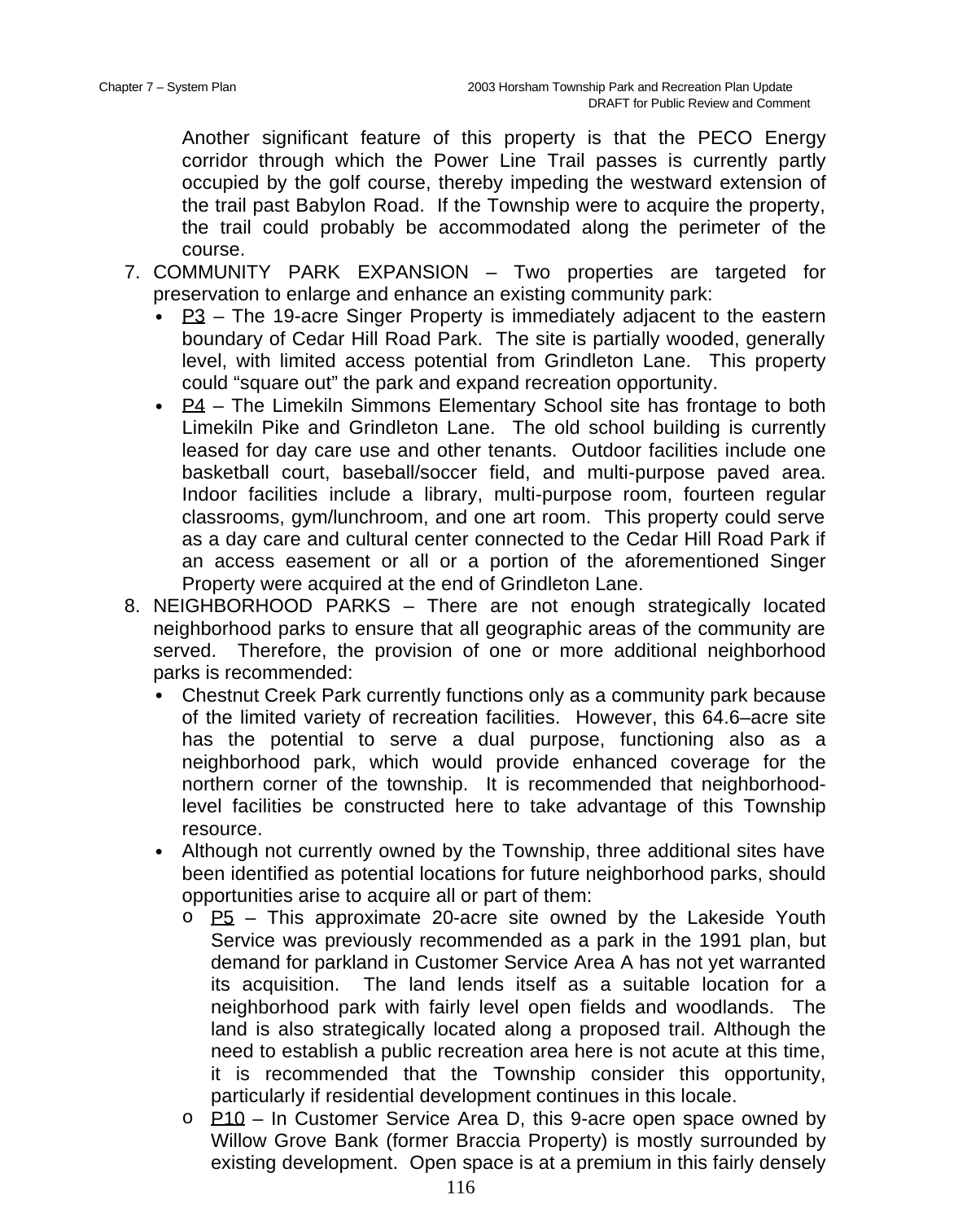developed geographic area, especially along the fringes near neighboring Upper Dublin Township. This site is an open space opportunity that could function as a small recreation area for a part of the township that is not currently served by a neighborhood park.

- o P15 The Hideaway Swim Club consists of a 13-acre private membership swim club with a swimming pool, basketball courts, and tennis courts. This facility provides active recreation opportunities during the summer season, particularly to the youth of families in the immediate adjacent residential neighborhoods. It should also be noted that this site is accessible by foot from Butternut Drive, Springbrook Road, and Aspen Lane. It serves a long term, important recreation role within Customer Service Area B and the community as a whole, and while acquisition may not be imminent, the preservation of the property is important.
- 9. NEIGHBORHOOD PARK EXPANSION There are opportunities to enlarge and enhance two existing neighborhood parks:
	- $P14$  The southeasterly portion of the Hankin Property, including frontage to County Line Road, would be an approximate 20-acre addition to Maple Park. Currently, the park is linear in nature and includes a basketball court, a walking trail, and playground apparatus. The usability of the park would be greatly enhanced by this area that would "square out" the park and add the potential for active recreation facilities. The land also runs parallel to and behind Winding Road.
	- P16 Meetinghouse Park is currently on a short-term lease from the Horsham Meeting of Friends. A substantially longer lease or fee simple purchase of this 6.5-acre park is recommended. The land immediately north and east of the park is generally open space and would make a logical and natural addition to the park, extending northwardly toward Moreland Avenue. This property also could be purchased from the Horsham Friends Meeting or a long-term lease could be negotiated to ensure use by Township residents.

**ROLE AND RESPONSIBILITY:** Distribute recreation facilities based on existing and projected populations, with consideration given to unmet needs and expected demand in the customer service areas.

## **Recommendations**

10. RECREATION FACILITIES – It is recommended that additional facilities be constructed at Township parks to better satisfy the recreation needs of customers. Reasonable estimates of facility needs were derived by collectively analyzing the information presented in chapters 3 and 4 along with the experience and judgment of the Study Committee, patterns in the use of existing facilities, and trends in participation for particular recreation activities and sports. Below is a facility-by-facility breakdown for the recommendations, organized according to township-wide demand revealed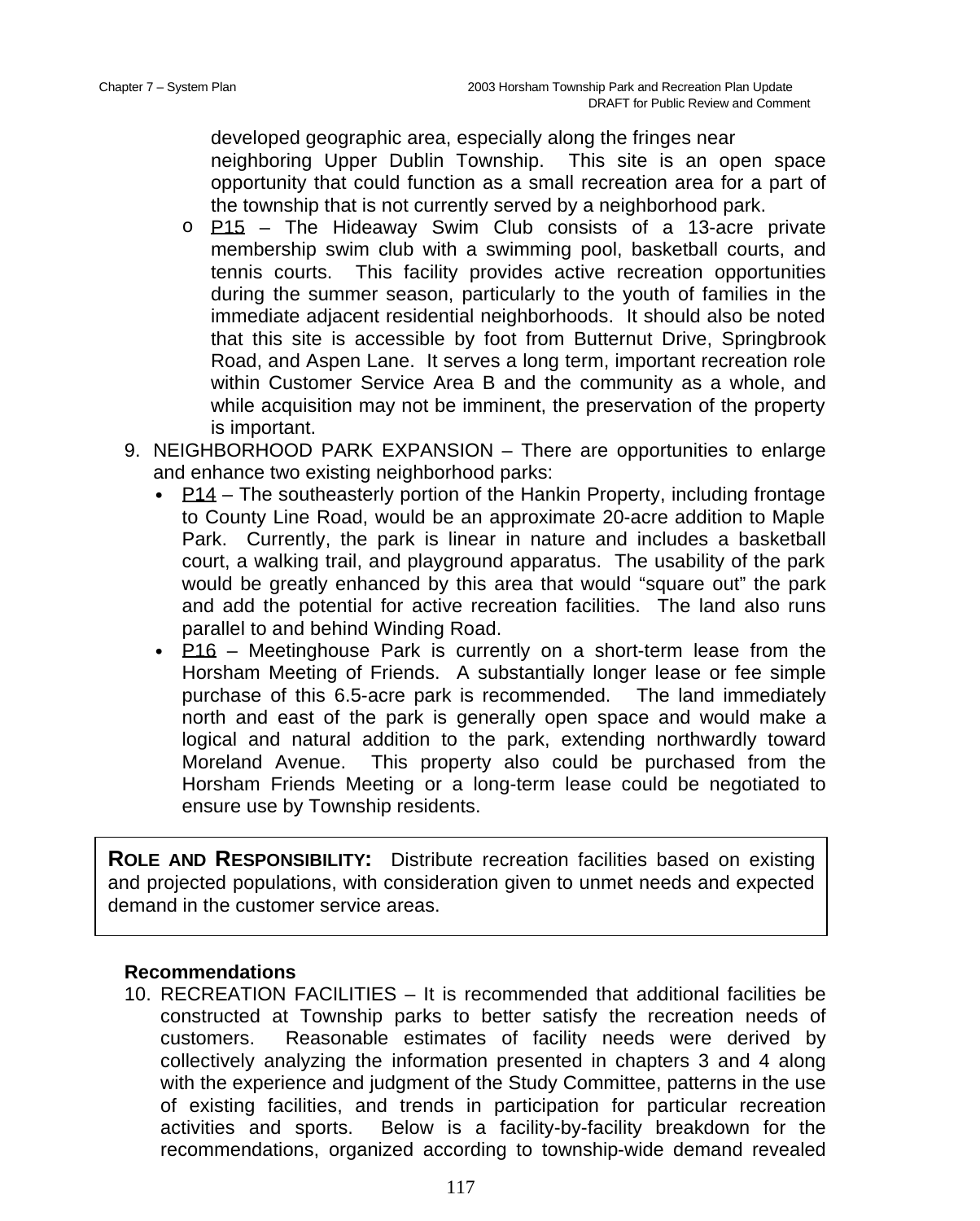by the recreation survey:

- Bicycling Trails Addressed under Recommendations 17 and 19.
- Hiking/Walking Trails Addressed below and under Recommendation 17.
- Fitness/Exercise Trails The Township currently provides a grouped fitness station along the trail in Deep Meadow Park. All existing and future trails will be available to customers for general fitness training, such as jogging and running. It is recommended that a loop trail be constructed at Chestnut Creek Park. A series of fitness stations for exercises (i.e., warm up, flexibility, strength, cool down) installed at intervals along the trail in Lukens Park at Dresher Road is also recommended.
- Outdoor Swimming Pool In recognition of strong customer interest in a pool and due to the impact that such a facility could have on the municipal capital and operating budgets, it is recommended that the short-term and long-range costs be examined if the Township has further interest in providing it within the park system. A feasibility study should be prepared, but not before a pre-feasibility study or marketing report is completed. The purpose of the marketing report would be to: 1) closely assess the future viability of swimming pool operations in surrounding communities, 2) refine the concept of the pool/aquatic facility contemplated in the Township, including partnership ideas, and 3) publicize the current availability of pools to ensure that customers are aware of existing opportunities.

It is also recommended that if the feasibility study renders a positive decision regarding the advisability of constructing the pool/aquatic facility based on projected usage and financial capabilities, then the issue should be put to referendum for the voters to make the final decision.

• Nature Areas and Interpretive Trails – The Hatboro-Horsham School District offers the Jarrett Nature Center at Dorothea H. Simmons Elementary School. And Cedar Hill Road Park currently serves as the Township's nature area. It offers a nature trail, nature blinds, outdoor classroom, and an extensive wooded setting with a creek, floodplain, and wetlands. The role of the park as a nature center is recommended to expand. Once the Township takes control of the Anderson House in the year 2010, it should be used as an environmental education center possibly in partnership with the Park Creek Watershed Association whose offices could be housed there.

Consideration should be given to establishing nature areas in Lukens Park at Dresher Road, Clearbrook Park, and the proposed RoMynalo Inc. Property (refer to Recommendations  $12 - P7$ ), which is documented by The Nature Conservancy as a unique forest. It is envisioned that these sites be auxiliary to Cedar Hill Road Park and would involve mostly selfguided lessons to interpret the features special to each park.

• Indoor Recreation Center – Existing indoor spaces are provided at the Township's administrative building and various school district properties. The Township Library that is under construction will offer a large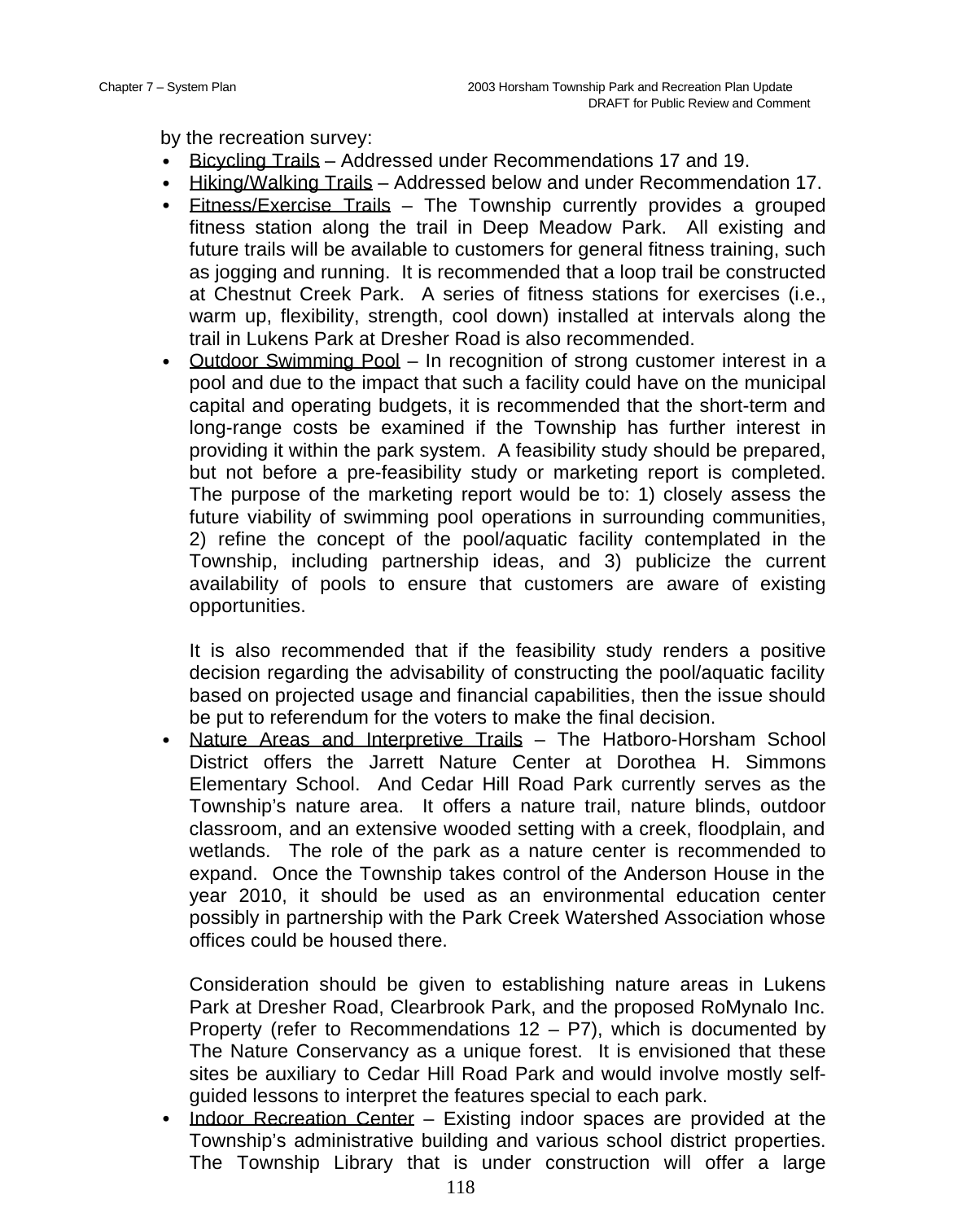community room. And in 2004 the Township Public Works garage will be converted into a Community Center building with kitchen facilities and a large room capable of being divided into two smaller rooms for recreation activities and meetings.

It is recommended that the Township monitor how effective all existing and soon-to-be constructed indoor recreation facilities serve customer needs before committing to undertaking any further buildings. The usage of indoor spaces should be tracked and demand monitored for future analysis and decision-making.

• Dog Park – Existing rules and regulations prohibit dogs in the park system, except on a leash directly around the pond in Kohler Park and along the Power Line Trail. There is a customer group of dog owners that have requested the creation of a fenced, off-leash area within a park, and the Park and Recreation Board has endorsed this proposal.

It is recommended that a dog park be accommodated, provided that it be constructed and maintained in partnership with the dog park advocacy group and user group contingency. However, because such a facility is geographically sensitive, it is recommended that a decision be deferred until more detailed analysis and consideration can be conducted.

- Ice Skating Areas The Township opens the pond in Kohler Park for skating when the ice is of sufficient thickness, which is especially weather dependent due to the depth of the water and the fact that it is fed by natural sources. It is recommended that consideration be given to developing an outdoor skating area in either Deep Meadow Park or Chestnut Creek Park. Design and construction parameters should be researched and a decision made as to the skating area's location based, in part, as to whether it would be developed to serve as a joint ice hockey rink in the winter and an in-line hockey court during the warmer months.
- Environmental Education Center As noted above under "nature areas and interpretive trails," it is recommended that the Anderson House at Cedar Hill Road Park serve as a future environmental education center. Partnerships with the Park Creek Watershed Association, the school district (Jarrett Nature Center staff), and Montgomery County (Department of Parks' Nature Center staff) should be established to operate the center and to provide programming.
- Outdoor Amphitheater Cedar Hill Road Park offers a small outdoor seating area for small gatherings, such as lectures and classes, but it is not sized to handle a large performance or crowd. The gazebo at Kohler Park is used for performances, but it is not large enough or electrically equipped to house a large band nor acoustically designed for music. It is recommended that the construction of an outdoor amphitheater be pursued in partnership with the school district, the Hatboro-Horsham Educational Foundation, and/or the Celestia Performing Arts Center. Sites that should be explored for its location include school district property near the high school, the Hearne Property, or Cedar Hill Road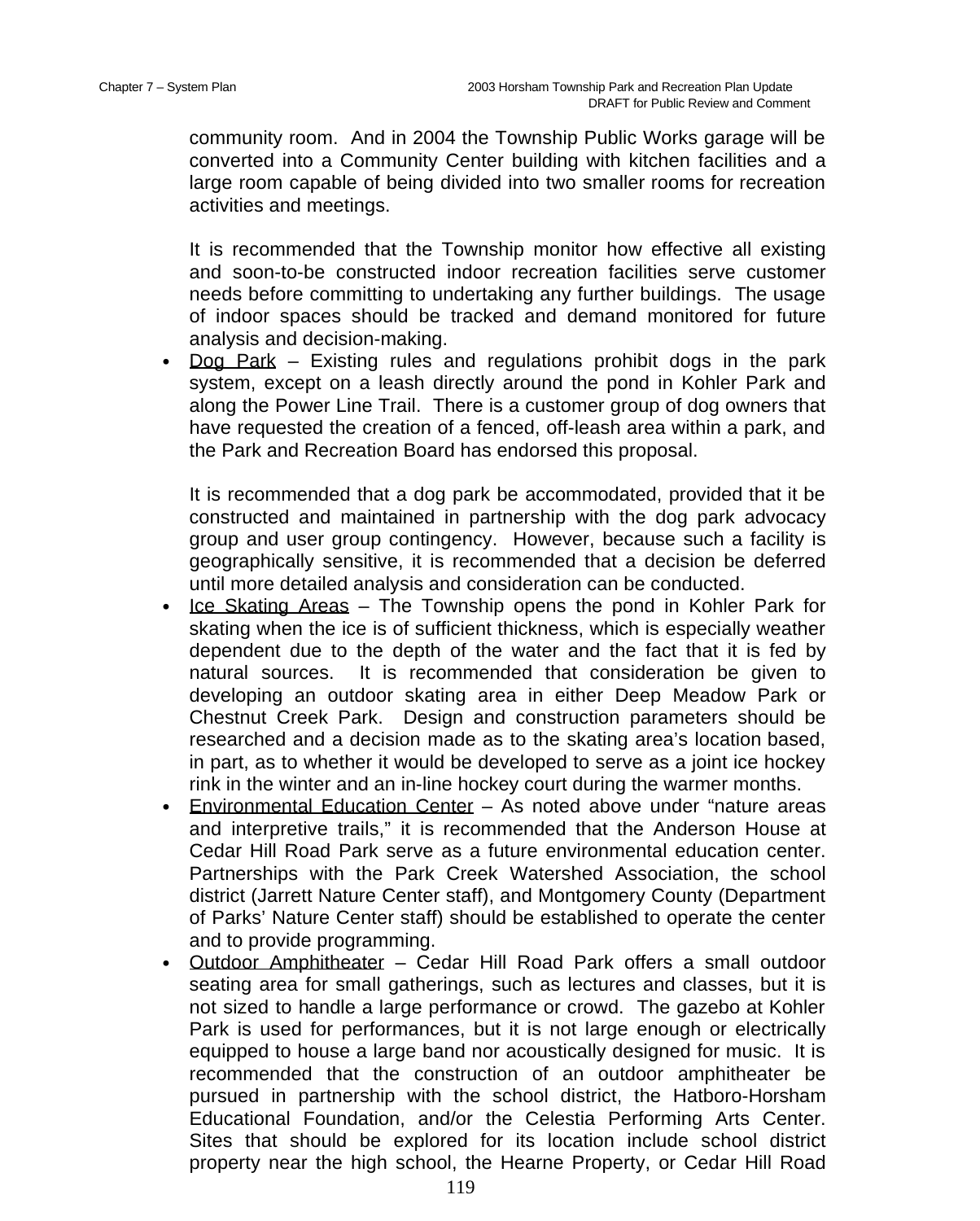Park (Phase IV).

- Playground Apparatus Practically all of the Township's parks offer playground equipment. Samuel Carpenter Park does not because it is intended to cater more to adult-oriented recreation. Neither does Chestnut Creek Park, but it is recommended that a playground be constructed here to serve customers' neighborhood-level park needs.
- Fishing Areas The pond at Kohler Park is stocked and available for fishing. Creeks in the township as well as Bradford (Dam 611) Park are also offer public fishing opportunities. These are believed to adequately serve customers, and no additional fishing area are recommended.
- Historical Sites The State-owned and administered Graeme Park is a historic site. The adjacent Township-owned Strawbridge Property Open Space is planned as a partnership project with the Horsham Preservation and Historical Association and the Historical Property Preservation Institute. A lease is presented being executed with the historic groups to operate the site as an  $18<sup>th</sup>$  Century working farm with historic house, barn and outbuildings. No further Township involvement with historic sites is recommended at this time.
- Handicapped Facilities Everybody's Playground, a large universal access and destination playground in Lukens Park at Dresher Road, was recently constructed in partnership with the Horsham Rotary Club. No additional special facilities for persons with disabilities are contemplated as being needed at this time. It is recommended that the Township continue to make its parks and facilities barrier free.
- Tennis Courts A good supply of tennis courts is provided at Samuel Carpenter Park, Hatboro-Horsham High School (lighted for night play), and Keith Valley Middle School. No additional courts are recommended.
- Basketball Courts Samuel Carpenter Park provides the only outdoor basketball courts. It is recommended to construct 1 or 2 courts in Lukens Park at Dresher Road. Also, the Township should explore why the courts in the parking lots at schools were removed.

The Hatboro-Horsham Youth Basketball Association (Hhoops) has proposed to partner with the Township to construct a building for an indoor basketball gymnasium. It is recommended that negotiations under this partnership continue and that an outdoor court also be constructed in conjunction with the building.

- Skateboard Park It is recommended that skateboard parks be researched so that an appropriate role for the Township to take in creating a "local-sized" facility can be defined. If deemed appropriate, a suitable location should be found, preferably in a community park.
- Picnic Areas and Pavilions The majority of the parks provide picnic tables, and there is one pavilion each at Samuel Carpenter, Deep Meadow, and Kohler parks. Three (3) new pavilions will be constructed during the next year at Jarrett Road Park, Chestnut Creek Park, and Lukens Park at Dresher Road. No additional picnic pavilions are recommended at this time.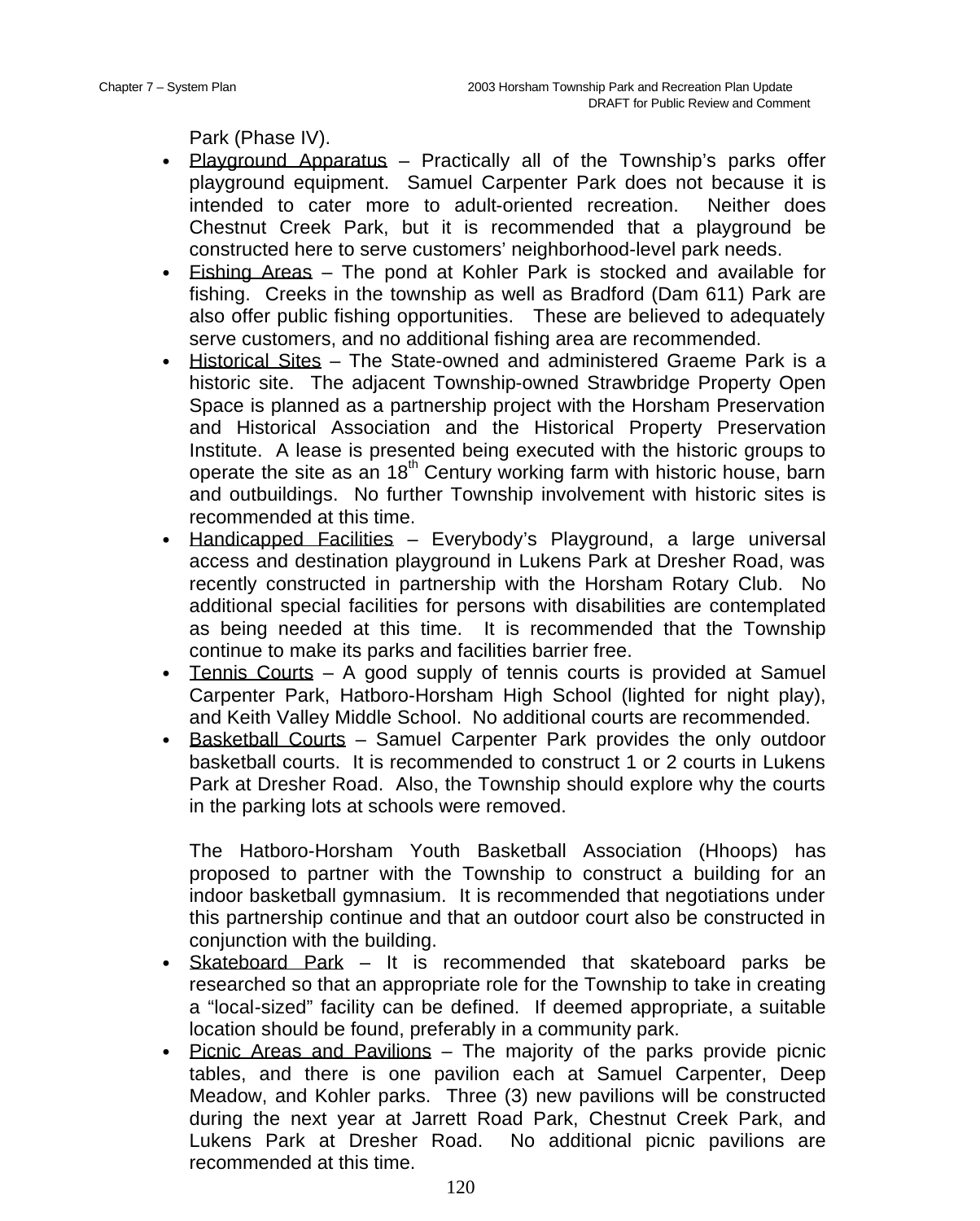- Multi-Purpose, Turf Playfields There are a total of 6 multi-purpose playfields provided at Samuel Carpenter Park (3), Lukens Park at Dresher Road (2), and Cedar Hill Road Park (1). No additional fields are recommended at this time.
- Soccer Fields The Township offers a total of 11 soccer fields at Kohler Park (6), Samuel Carpenter Park (3), Cedar Hill Road Park (1), and Lukens Park at Dresher Road (2). No additional fields are recommended at this time.
- Senior Citizen Facilities The construction of the Township Library and the conversion of the Township Public Works garage into a Community Center will provide a kitchen (only in the later facility) and indoor rooms for senior citizen activities and meetings. No additional facilities are recommended at this time.
- In-Line Hockey Courts There is one (1) in-line hockey court offered at Kohler Park. It is recommended that another court be constructed. As in the above "ice skating areas" recommendation, the facility should be located in either Deep Meadow Park or Chestnut Creek Park. And it might be developed as a joint ice hockey court for winter season use
- Softball Fields / Baseball Fields A total of 17 baseball/softball fields are provided throughout the park system. There are 11 youth fields at Deep Meadow Park, 3 adult fields at Lukens Park at Dresher Road, 2 adult fields at Carpenter Park, 1 adult field at Cedar Hill Road Park, and 1 field at Wayne Avenue Park. No additional facilities are recommended at this time.
- Shuffleboard Courts There are no existing shuffleboard courts offered. It is recommended that 1 or 2 courts be constructed at the Community Center building.
- Football Fields With 3 full size and 2 half size football fields at Chestnut Creek Park, no additional fields are recommended.
- Horseshoe Courts Although there are no existing horseshoe courts provided in the parks, some will be constructed at Kohler and Cedar Hill Road parks. No additional courts are recommended.
- Volleyball Courts There are currently 2 sand volleyball courts at Carpenter Park and 2 grass courts at Cedar Hill Road Park. No additional courts are recommended
- Lacrosse Fields At the present time, it is believed that multi-purpose fields and soccer fields will be able to accommodate the projected need for lacrosse. Therefore, no dedicated lacrosse fields are recommended.
- Bocce Courts The Township currently does not have any bocce courts. It is recommended that 1 or 2 be constructed at the Community Center building.

**ROLE AND RESPONSIBILITY:** Acquire and develop parks with facilities that reflect needs and priorities as expressed by customers during all planning and design processes.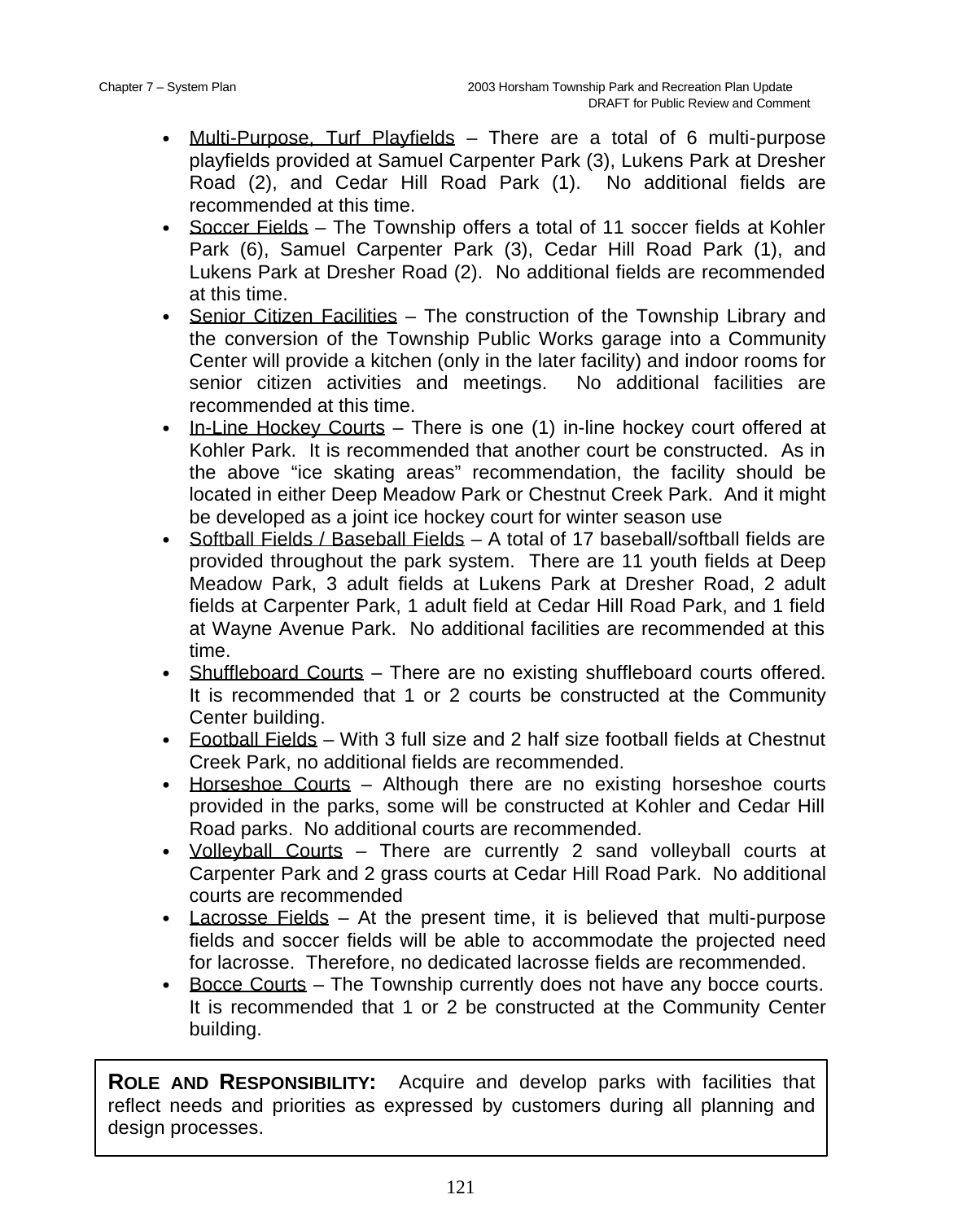#### **Recommendations**

11. Again, it is recommended that the Township involve customers throughout the planning process for park system expansions and improvements, including the design phase. Organize meetings with surrounding neighbors to design and develop recreation areas according to a consensus. Seeking input from nearby customers can foster a sense of ownership and strengthen public support for park projects, which could transfer into the formation of partnerships for funding/donations and volunteer services not only for park construction but also for long-term management.

**ROLE AND RESPONSIBILITY:** Ensure that adequate natural areas are protected, restored, and enhanced as part of the park system.

## **Recommendations (refer to Figure 49 located in the rear pocket of this plan)**

- 12. OPEN SPACE Response to the recreation survey conducted as part of this plan showed a strong support for the Township to be more active at preserving open space and natural features throughout the community. There was also significant interest in the provision of natural areas as part of the park system. Therefore, the protection of the Township's creeks, wetlands, woodlands, and remaining open spaces is appropriate to increase the Township's inventory of natural areas. Eight sites have been identified for their importance as open space to be preserved in the future if opportunities present themselves:
	- $\bullet$  P1 This swath of open space would preserve the Little Neshaminy Creek stream valley, floodplain, and woodlands as well as accommodate a proposed trail. It would be part of a larger regional greenway effort affecting multiple properties extending both upstream and downstream along the creek.
	- **P2** This is an approximate 20-acre pocket of mature woodlands associated with the open landscape of the Whitemarsh Memorial Park Cemetery. It could serve as a key node for passive activity along a proposed trail.
	- $\underline{P6}$  About 15 acres of the Heffernan Property is expected to dedicated as open space to the Township when the site is developed as an industrial park.
	- $PZ$  This site is part of a larger unique natural area comprised of a good quality forest, which is uncommon in Horsham Township. The mapped area of the RoMynalo Inc. Property coincides with the approximate acreage to be set aside as open space and dedicated to the Township as part of a planned business campus.
	- $P_8$  This triangular vacant parcel is the 30-acre Larocca Property. It has extensive frontage along County Line Road and could be acquired to enlarge and enhance the overall "scenic qualities" of the adjacent Township-owned Strawbridge Property Open Space and historic area,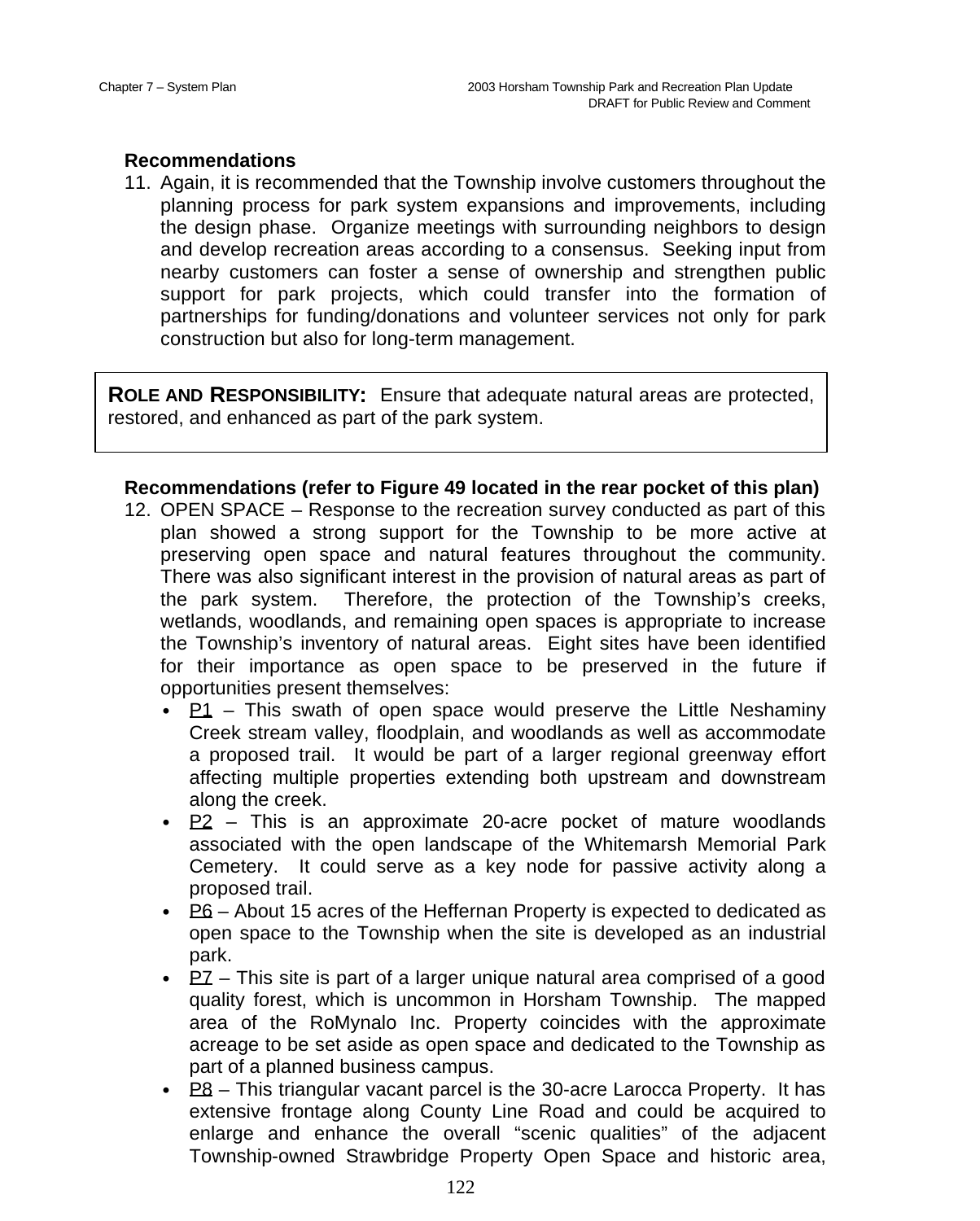including the landscape surrounding Graeme Park.

- P11 The 71-acre Natural Lands Trust Inc. property consists of a mix of open and wooded lands, traversed along its westerly frontage by a stream valley and its accompanying floodplain soils. It provides natural wildlife habitat and scenic values.
- $P12$  College Settlement of Philadelphia is a scenic 123-acre property that provides camp experiences for disadvantaged youth. Facilities include playgrounds, fishing pond, camping, environmental education cottage, play fields, swimming pool, tennis courts, picnic pavilions, and watershed preservation. The site is traversed by stream valley and floodplain, includes a large pond, and consists of a mix of heavy woods as well as open meadows. Portions of the south and easterly section of the site are traversed by soils and land patterns that indicate the presence of regulated wetlands.
- P13 The Kuhn Day Camp Property north of Witmer Road is used for passive recreation purposes in conjunction with the College Settlement of Philadelphia. The site has access to the Power Line Trail corridor, enjoys ample road frontage, and consists of slopes generally favorable for active recreation in the 3-5% range. The westerly edge of the property is traversed by a band of floodplain soils along which there are very substantial stream valley and woodland vegetation groups. The site is easily accessible by vehicle and would be accessible by foot from Saw Mill Valley residential community as well as the planned residential development of Horsham Towne. The site consists of ball fields, basketball court, and picnic shelters in a park-like setting.
- 13. Significant environmental features within existing Township parks and open spaces should be inventoried and understood. The Township should pursue improvements to parks, including the preparation of park master plans that guide future development, so that natural resource areas are conserved.
- 14. The Township should ensure the allocation of adequate resources to properly manage its open space sites by taking an active role to control the character and health of sensitive plants and animals and to maintain natural processes.

**ROLE AND RESPONSIBILITY:** Provide facilities at parks that interpret the system and teach a conservation ethic.

## **Recommendations**

- 15. A good way for customers to learn about natural feature conservation is to experience natural areas firsthand and to have the importance of the features explained to them. The Township should collaborate and participate with resource agencies, schools, environmental organizations, and communitybased groups to build customer awareness of environmental issues within the park system.
- 16. Where the Township practices proper land management approaches in its parks and open spaces, these areas should serve as a model and be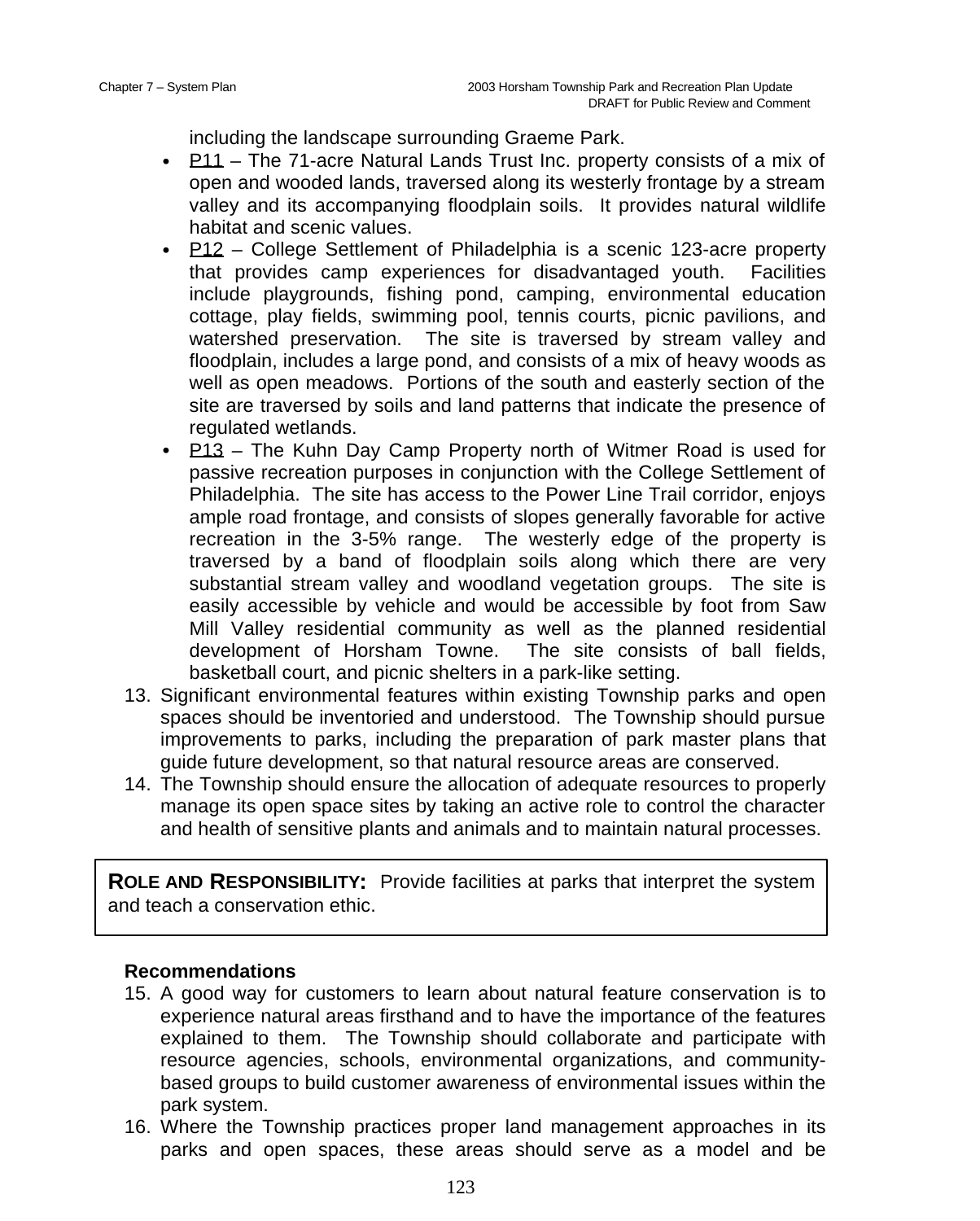showcased, provided public access will not adversely impact the sensitive environmental characteristics. Develop interpretive materials (i.e., signs,

brochures, etc.) that teach park visitors about the natural areas and promote stewardship responsibilities.

**ROLE AND RESPONSIBILITY:** Provide open space connectors, greenways, and trails as major components of the park system.

# **Recommendations (refer to Figure 49 located in the rear pocket of this plan)**

17. TRAILS – The public input gathered for this plan points to an overwhelming agreement that trails are important in the township. According to survey results, trails of various types are more popular than any other recreation facility. Aside from recreation, trails can be used for transportation if they are appropriately designed, constructed, and part of an interconnected network of other supportive facilities for pedestrians and bicyclists.

To date, the trails that exist are essentially disconnected. It is difficult, if not impossible, for customers in many geographic areas to safely travel by foot or on bicycle from their homes or workplaces to the trails or between destinations using only trails. Therefore, it is recommended that the Township strive to establish a well-integrated community-wide system in which trails work hand-in-hand with sidewalks as well as streets and roads that are safe for bicyclists. The trail component to such a system shown in Figure 49 includes the following:

- Power Line Trail Extension (T1) This is the 2.1-mile westward continuation of the Power Line Trail between Kohler Park and Montgomery Township.
- Park Creek Trail (T2) This 1.9-mile trail passes through Cedar Hill Road Park and Township-owned open spaces along the Park Creek valley. It also includes the spur connections to Worthington Court, Colby Lane, Sun Valley Drive, and Biwood Road.
- Little Neshaminy Trail (T3) This .7-mile trail is located within the Little Neshaminy Creek Greenway between Montgomery and Warrington townships.
- Greenway Spur Trail (T4) This .7-mile trail connects the Little Neshaminy Creek Greenway Trail to Fairway Drive.
- Chestnut Limekiln Trail  $(T5)$  This .21-mile trail is located between Chestnut Lane and Limekiln Pike and is intended to link the Park Creek Trail and the Keith Valley Spur Trail by means of connections to sidewalks and residential streets.
- Keith Valley Spur Trail (T6) This 1-mile trail connects Wedge Way to the Keith Valley Park Open Space.
- Keith Valley Trail  $(TZ)$  This 1.7-mile trail passes through the Park Creek valley between Samuel Carpenter Park and the intersection of County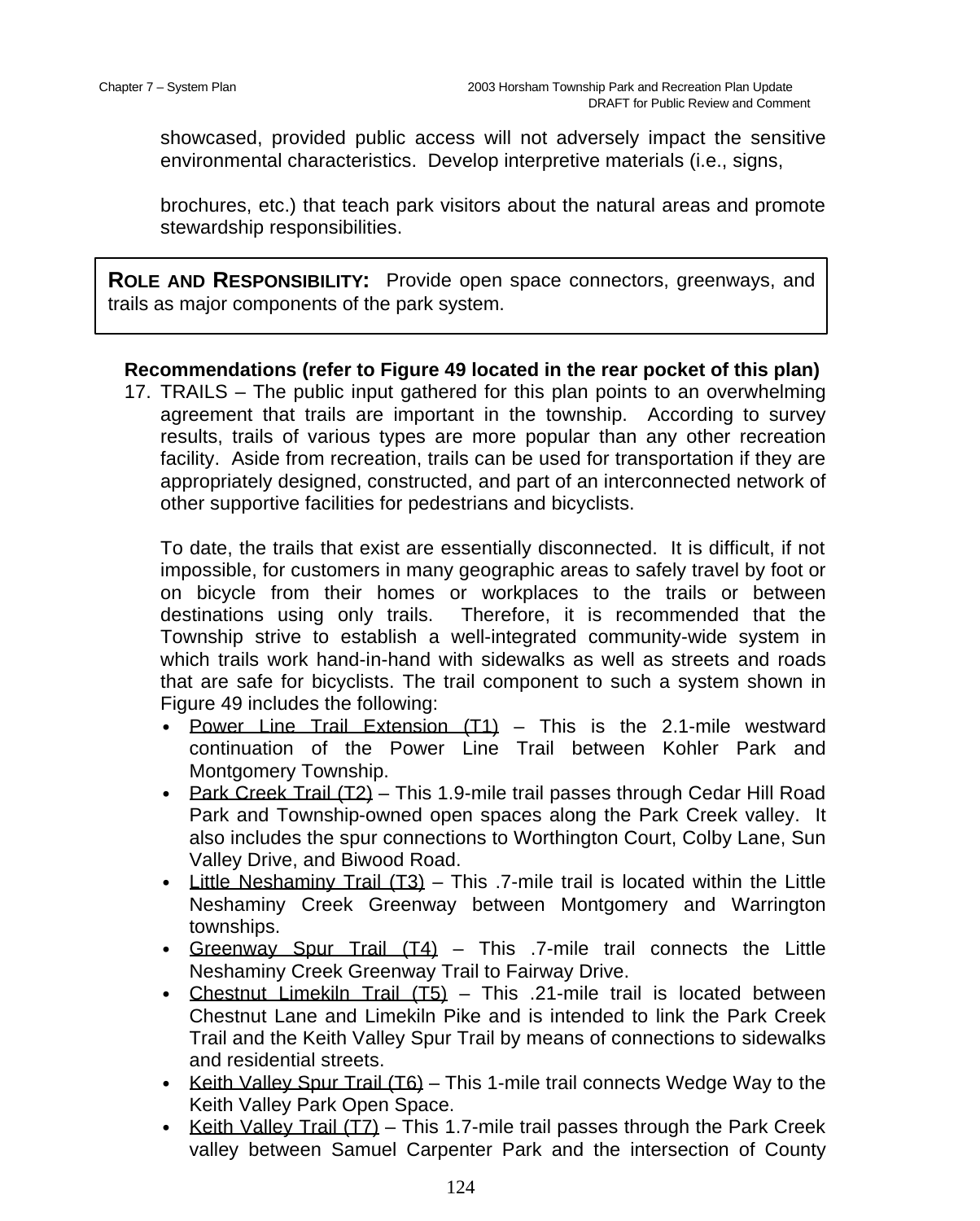Line Road and Keith Valley Road.

- Strawbridge Trail (T8) This 1-mile trail passes through the Strawbridge Property Open Space between the Keith Valley Trail and County Line Road.
- Kohler Park Connector and Loop Trail (T9) This .4-mile trail and crosswalk across Horsham Road connects Deep Meadow and Kohler parks and completes the loop trail between the soccer fields and the inline skating hockey court.
- Library Trail (T10) This .19-mile trail traverses the perimeter of the Dorothea H. Simmons Elementary School grounds and connects to the trail provided by the Township at the Library.
- Nature Area Link Trail (T11) This .24-mile trail connects the Jarrett Nature Center trail to the trail provided by the Township at the Library.
- Sawyers Trail (T12) This .15-mile trail passes through the Township's Sawyers Way Park and a vacant undeveloped lot as a connection between Walnut Avenue and the dense residential area serviced by Sawyers Way.
- Settlement Trail  $(T13)$  This .44-mile trail passes through the College Settlement of Philadelphia Property as a linkage between Witmer Road and Tall Pines Lane.
- Camp Trail (T14) This .25-mile trail passes through the Kuhn Day Camp Property as a link between Witmer Road and the Power Line Trail.
- Meetinghouse Trail  $(T15)$  This .15-mile trail passes through the Horsham Meeting of Friends property and a residential lot to connect Wayne Avenue and Meetinghouse Parks.
- Blair Mill Trail (T16) This .45-mile trail passes along the perimeter of the Blair Mill Elementary School property and Hatboro Borough's Blair Mill Park (baseball complex) and connects to Upper Moreland Township's Blair Mill Park playground and picnic area.

The preferred surface for these proposed trails is asphalt paving, but a compacted fine gravel mix would be a suitable alternative. The character of the corridor through which the trail passes should be taken into consideration in the trail surface selection. For example, the use of a soft surface or even an elevated boardwalk segment might be most compatible for a trail in an environmentally sensitive area.

- 18. GREENWAYS There are multiple greenway initiatives that should be undertaken, all of which are related to other recommendations already presented:
	- Little Neshaminy Greenway Recommendation 12 of this chapter addressed an important greenway opportunity along the Little Neshaminy Creek (P1), which would be a short segment of a broader preservation initiative in other communities through which the creek passes. But the greenway segment in Horsham has merit on its own standing because of its environmental significance and for the role it plays in the proposed trail network for the township.
	- Pennypack Greenway The Pennypack Ecological Restoration Trust strives to protect open space within the Pennypack Creek watershed,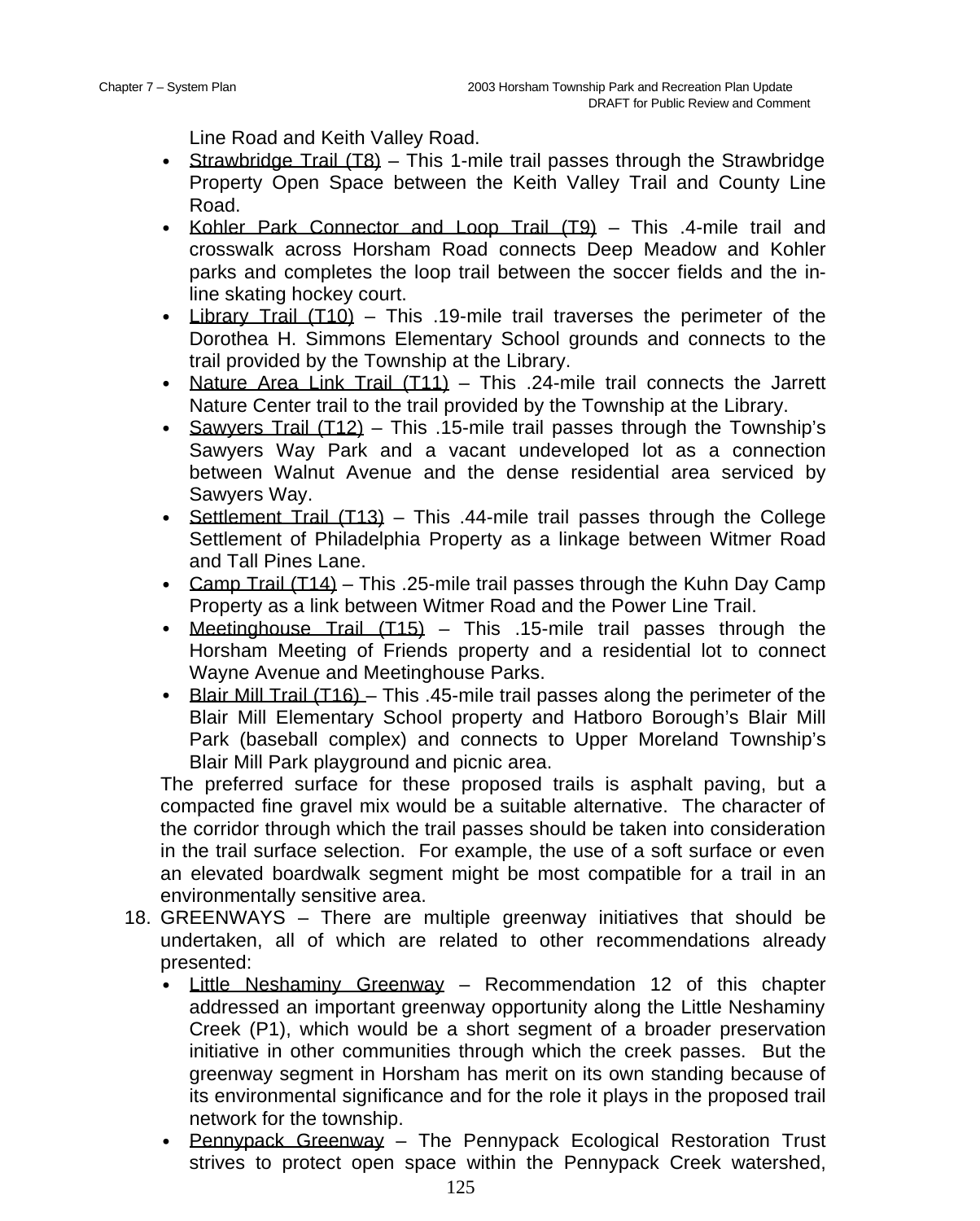which extends into much of the eastern portion of the community. The Township should support the Trust in its activities to complement the open

space along the creek and elsewhere in the watershed. Proposed preservation areas P11, P12, and P13 are of particular relevance, as they represent the headwaters of the Pennypack.

- Power Line Trail The Township should coordinate with PECO Energy to enhance the electric transmission corridor used by the existing 2.5-mile Power Line Trail and the proposed 2.1-mile extension (T1). Although the utility corridor already functions as a de facto greenway, its value as a resource in the community can be improved by more actively managing the vegetation and landscape for aesthetic benefits and as a wildlife habitat area.
- Proposed Trails T4, T5, T6 When implementing the Greenway Spur (T4), Keith Valley Spur (T5), and Keith Valley (T6) trails, the Township should attempt to set aside more than just the bare minimum width to accommodate the trails. Wider swaths of open space should be acquired to adequately buffer the trails from nearby development (existing/future) and to preserve adjacent natural features, thereby establishing broad naturalistic greenways to enhance the trail users' experience.

**ROLE AND RESPONSIBILITY:** Provide sidewalks and on-road bicycle facilities as adjuncts to the park system.

## **Recommendations (refer to Figure 49 located in the rear pocket of this plan)**

19. SIDEWALKS – Sidewalks are both a transportation and recreation resource in the township. The customary reason for providing sidewalks in a community is to give people the option of being able to walk places. Without sidewalks, it is unsafe and impractical to travel on foot. That is why it is recommended that the Township expand the sidewalk system to fill in gaps and to better link origins and destinations to one another, including linkages to parks. Further rationale for creating a better linked sidewalk system is for its ability to be used as a place for people to exercise and recreate, be it walking, jogging, or in-line skating. Providing more sidewalks throughout the community will, therefore, result in there being nontraditional recreation spaces closer to customer's homes and workplaces.

Too numerous and extensive to identify individually, Figure 49 maps the new sidewalks that are recommended. Collectively, the proposals add another 12.4 miles to the existing 64.3 miles of roads with sidewalks. The intent of the map is to show those roads or segments of roads that need a sidewalk. It does not specify whether it should be provided on one or both sides of the road. The Township will need to make those kinds of decisions at the time the walkways are being design engineered.

20. ON-ROAD BICYCLE FACILITIES – In addition to pursuing the development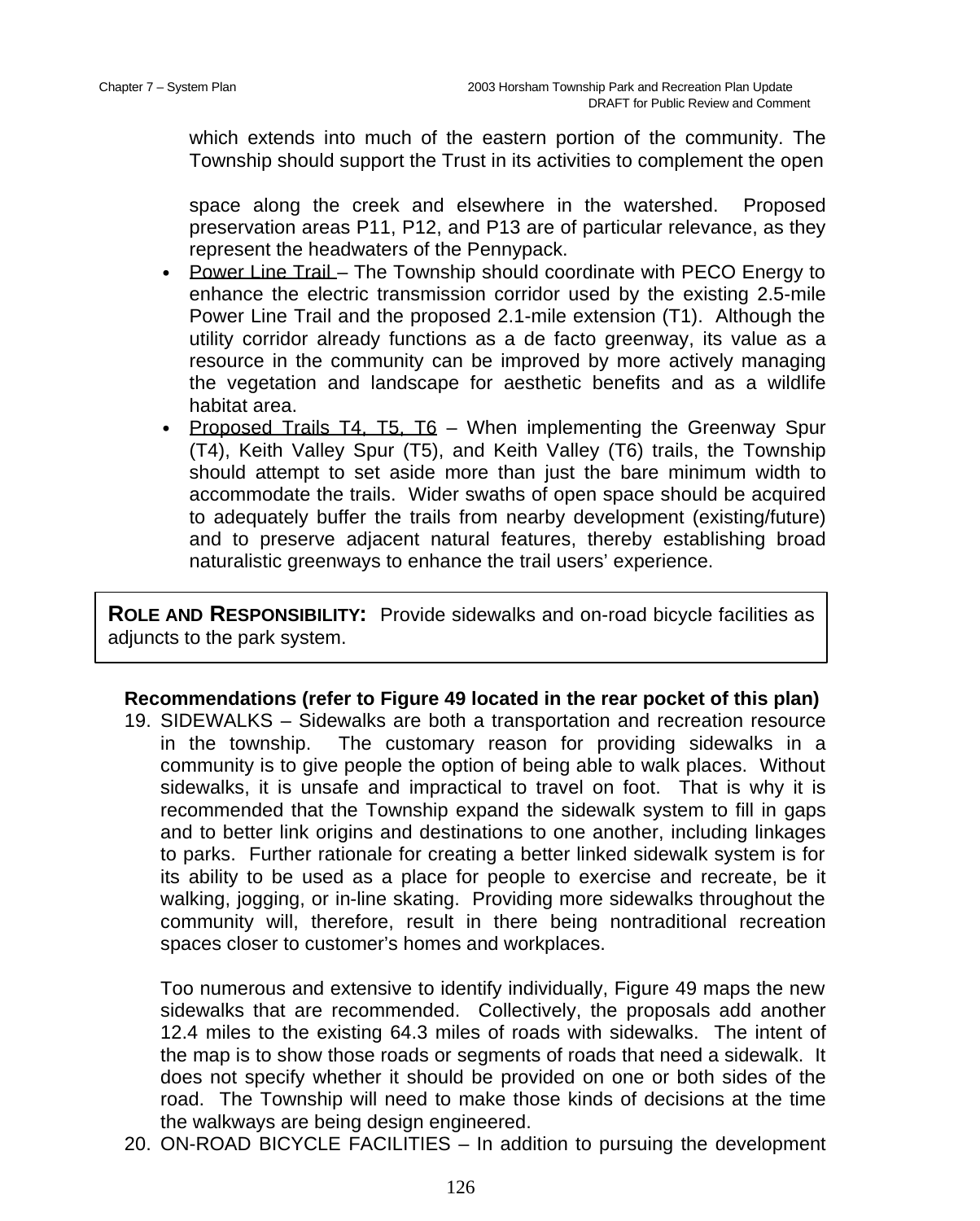of proposed trails and sidewalks as adjuncts to the park system, improvements to roads to make them safer for bicyclists are warranted. Bicyclists use roads for transportation and recreation purposes just as sidewalks serve both uses for pedestrians. Many people bicycle as a leisure time activity and for fitness and wellness benefits. Others bike as a way to commute back and forth to their workplaces, to reach the parks, and to run errands. Regardless of why people may want to ride their bicycles, the safety of bicyclists is an issue that the Township should address because certain roads are currently substandard from a bicycling safety point of view.

In Chapter 4, arterials and collectors were identified as being roads in the township that are least conducive to bicycling. The volume and speed of traffic on these roads are impediments to bicyclists, particularly to customers who are less experienced and skilled at riding. These same roads divide the community into numerous parts, further restricting the ability of customers to ride their bikes from one customer service area to another.

Ironically, collectors and arterials also represent direct routes that bicyclists would logically want to take to reach destinations scattered throughout the township. Therefore, in order to safely accommodate bicyclists, the Township should ensure that the following roads (mapped as Proposed On-Road Bicycle Facilities in Figure 49) are retrofitted in accordance with the standards presented in Appendix F:

- State Roads:
	- o Easton Road (Route 611);
	- o Horsham Road (Route 463);
	- o Limekiln Pike (Route 152);
	- o Norristown Road; and
	- o Welsh Road (Route 63).
- County Roads:
	- o Butler Pike; and
	- o Horsham Road east of Easton Road.
- Township Roads:
	- o Babylon Road (included because it is a key link to the high school, elementary school, and future community library);
	- o Dresher Road;
	- o Keith Valley Road;
	- o Lower State Road;
	- o Meetinghouse Road;
	- o Moreland Avenue;
	- o Tennis Avenue; and
	- o Witmer Road.

The standards in Appendix F prescribe certain types of on-road bicycle facilities based on varied roadway and traffic conditions. Their basic intent is to provide sufficient space for both motorists and bicyclists to safely coexist on the same road. It is recommended that the Proposed On-Road Bicycle Facilities on the System Plan Map (refer to Figure 49) optimally adhere to the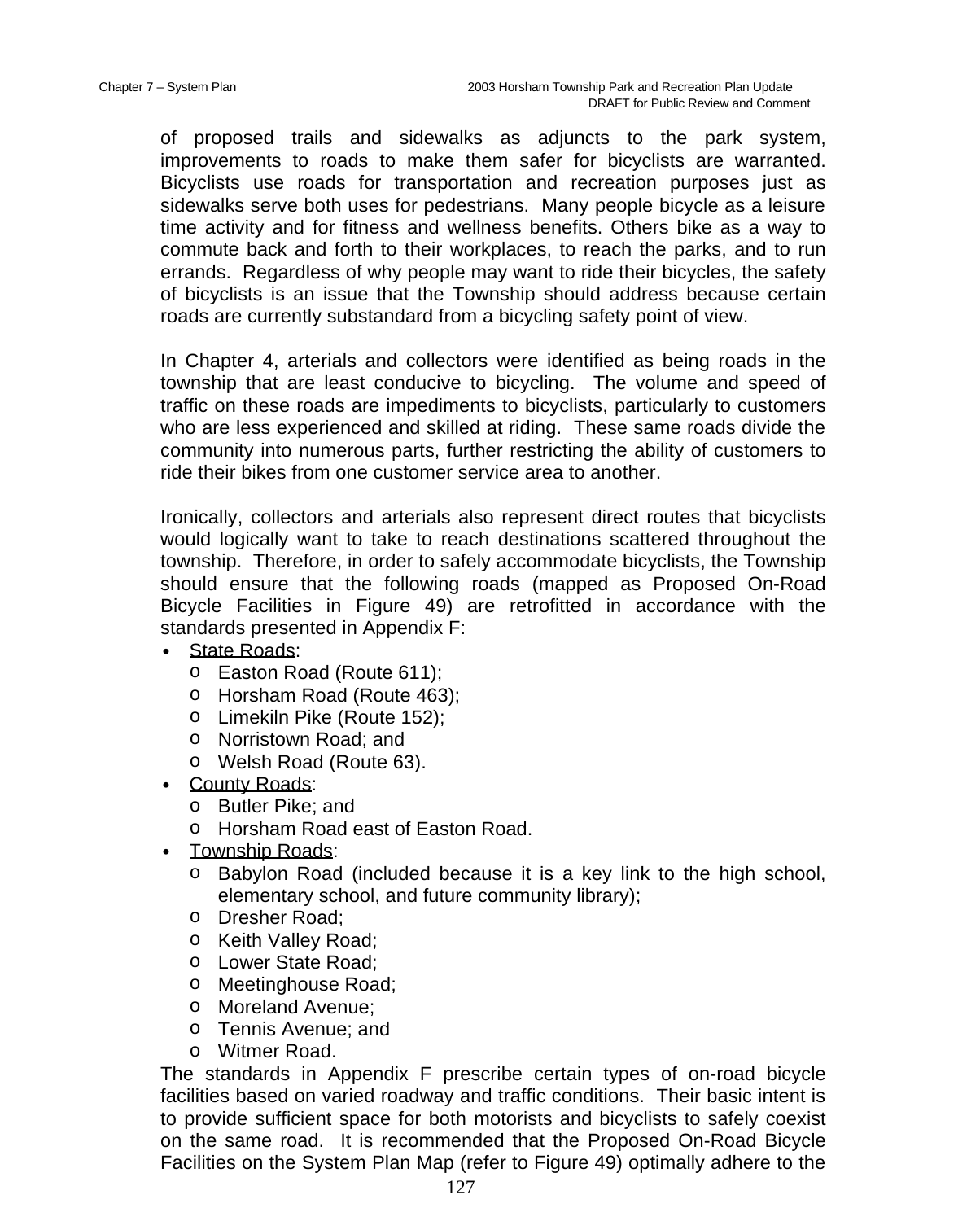"preferred standards" or, as an alternative, comply with the "alternative standards" when precluded by physical or legal constraints.

Existing conditions of the subject roads infer that the provision of bike lanes will likely be the best approach to accommodate bicyclists. The specific onroad bicycle facility to actually be applied to each road will be determined by engineers and transportation planners when roadway improvements are planned and designed.

- 21. LINKAGES As pedestrians and bicyclists, customers will likely want to travel to or from places of interest beyond township boundaries. Figure 49 identifies 10 key linkages to neighboring communities:
	- $L1$  Little Neshaminy Creek Greenway/Trail access points into Montgomery Township and Warrington Township;
	- L2 Power Line Trail extension into Montgomery Township;
	- $\angle$  13 Lower Gwynedd Township link at McKean Road and possible connection to future municipal trail;
	- $L4$  Warrington Township connection at Kansas Road to Bradford (Dam 611) Park;
	- $\bullet$  L5 Upper Dublin Township link to Maple Glen retail center;
	- $LG W$ arminster Township link as a primary route to municipal and regional recreation areas;
	- $LZ$  Warminster Township link as a primary route to municipal community park;
	- $\angle$  L8 Hatboro Borough link as a primary route to municipal community park and pool;
	- $L9$  Connection to regional Cross County Trail; and
	- L10 Upper Dublin Township link as a primary route to municipal recreation areas.

**ROLE AND RESPONSIBILITY:** Improve accessibility for all customers by making parks and facilities barrier free.

# **Recommendations**

 $\overline{a}$ 

22. Recommended improvements to the park system go beyond the construction of new facilities at parks simply to meet the needs of the general population. The parks should be made accessible to persons with handicaps and disabilities. The federal Americans with Disabilities Act mandates that the Township provide "accessible" parks. In the planning, construction, and rehabilitation of buildings and facilities, accommodations should be made for accessibility. The Township may wish to make special arrangements to retrofit its existing parks in the earliest time frame possible rather than wait until other construction at the parks takes place.

**ROLE AND RESPONSIBILITY:** Strive to achieve consistency in the style and materials used for signage, amenities, and structures within parks as a means of establishing uniform identity.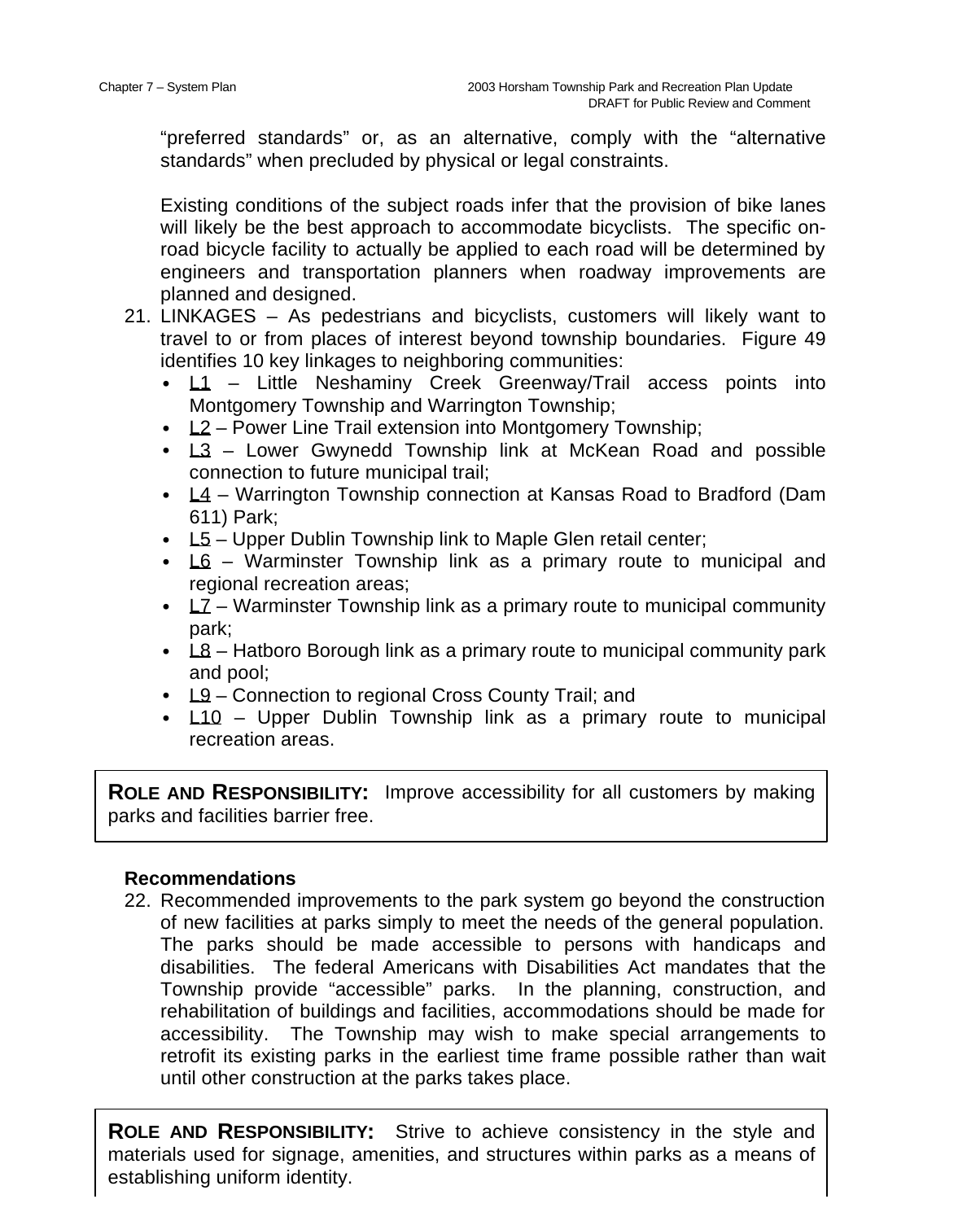# **Recommendations**

23. Install standardized signs and kiosks at parks and open space sites to improve ease of identification and information delivery in outdoor settings.